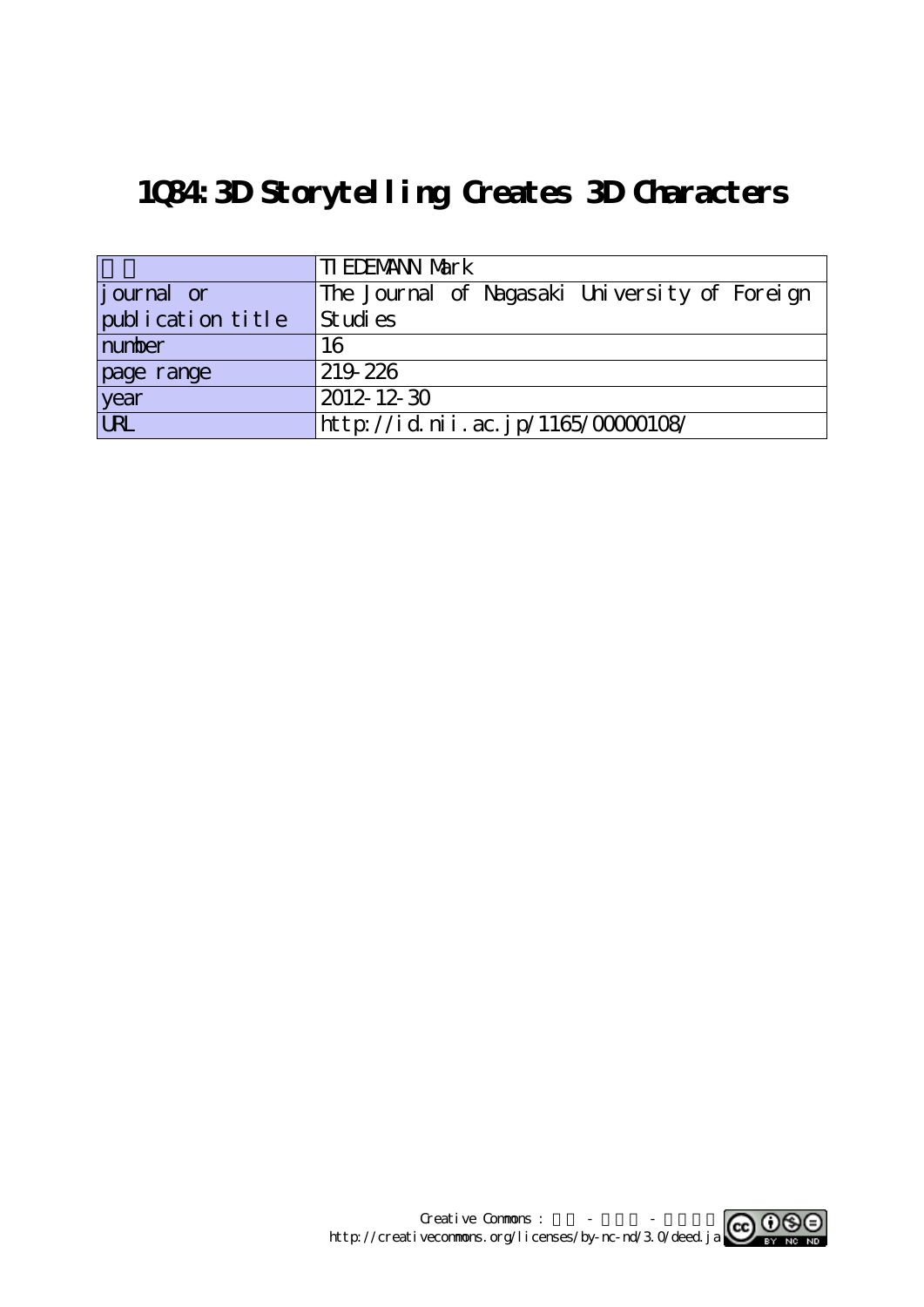## 1Q84: 3D Storytelling Creates 3D Characters

Mark TIEDEMANN

## Abstract

村上春樹の最新作の1Q84で彼は、人物を描写する為に新しい方法を試みている。まず、彼は今まで の様な一人ではなく、三人の主役を描写している。次に、物語のナレーションを三人称でおこなって いる。最後に彼は物語の中で、主役の考えを直接的な引用で混ぜ込んでいる。これらの2つの見方と ともに二人称が加わることで、村上春樹の三人の主役の描写に、彼の今までの作品を超える豊かさを 与えている。

Haruki Murakami's twelfth novel  $1Q84$ , while typically Murakami in many ways, is radically different from any of his other works in the way he portrays his characters. It is told with alternating chapters, and contains characters with mundane lives experiencing extraordinary events, characters on quests, portals, locations for contemplation, quirky teenage girls, and detailed descriptions of cooking, all aspects that Murakami aficionados will find familiar. For the first time, however, Murakami writes his story from the perspective of the third person. In addition to that, he employs a new device by including the characters' train of thought, directly quoted, which overlays a first-person perspective on the otherwise third-person narrative. We are given this extra perspective interspersed in the accounts of all three main characters, Aomame, Tengo and Ushikawa, and it results in imbuing Murakami's characters in 1Q84 with a richness beyond any other in Murakami's pantheon.

The three main characters retain Murakami's signature "'everyman everywhere' sensibility" that allows them to be "imagined in any cultural context." (Jones 130) In the first two of the three books the novel is divided into, the chapters alternate between the two main characters, Aomame and Tengo. The time sequence of adjoining chapters is off slightly, a few days at first, but gradually merges at the end, all reminiscent of the alternating chapters in A Hard-Boiled Wonderland and the End of the World, and Kafka on the Shore. Though he appears in the story earlier, Book Three includes chapters devoted to Ushikawa, as well.

Ushikawa's days are filled with cyber-punk rubber-shoeing investigative work and a stakeout in Tengo's apartment building. Aomame and Tengo's days follow dull routines, similar to other Murakami characters, and also similar to them, their "everyday life is full of the kind of mystery that Murakami so beautifully evokes . . . by crossing the line through sheer force of imagination and humour, making his characters experience things that are just barely beyond belief." (Rubin 253) Aomame, we learn, is an assassin and Tengo gets mixed up in the publication of  $Air$  Chrysalis, a work by a teenage girl, Fukaeri.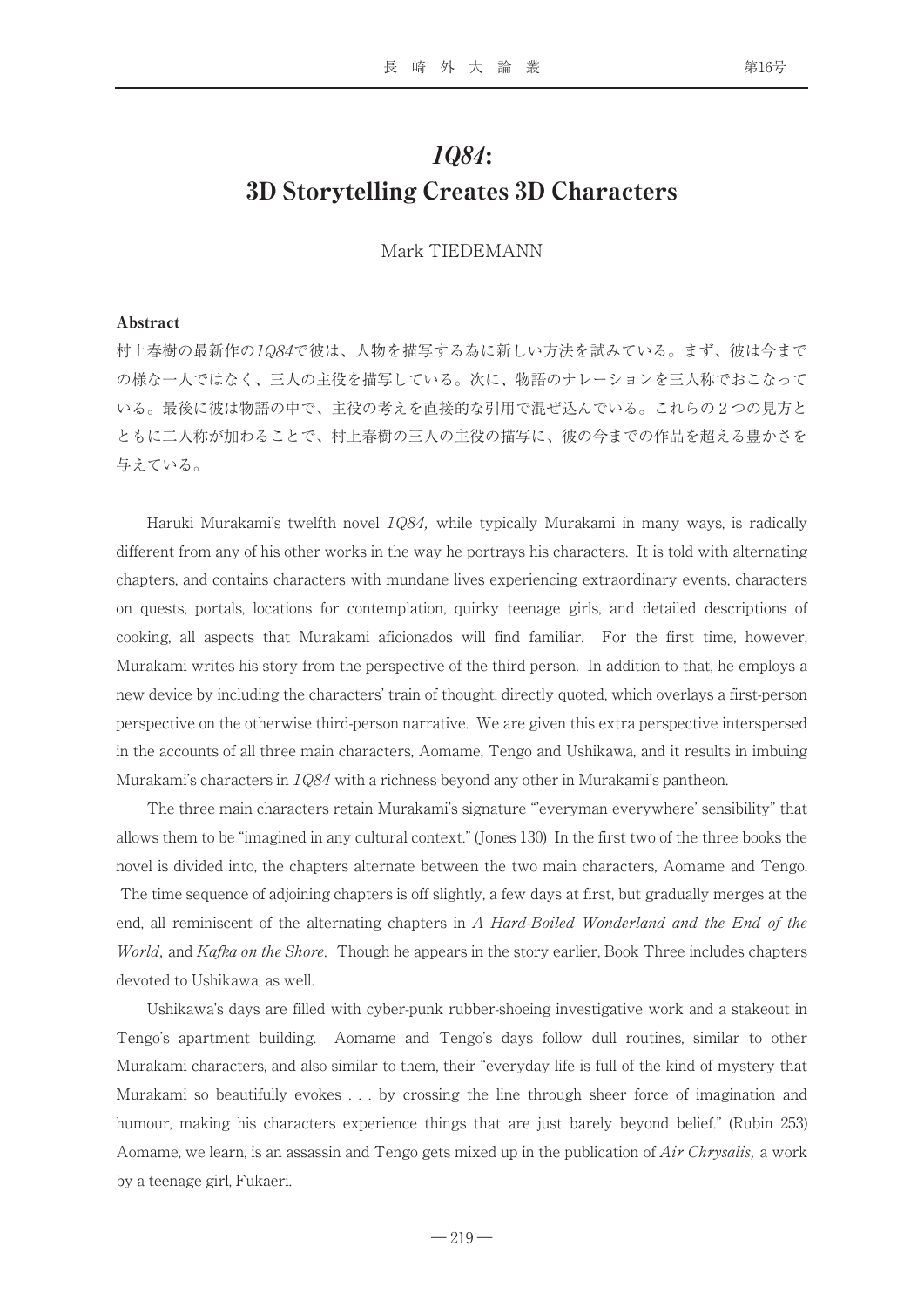All three characters are on a pursuit in the story; Aomame and Tengo are looking for each other and Ushikawa is using Tengo to find Aomame. Fukaeri, the expressionless teenage author, keeps telling Tengo that Aomame is nearby, but other than taking aimless walks through the neighborhood, Tengo is at a loss as to how to locate her. Aomame, in the mean time, is looking for Tengo, but is equally at a loss as to how to proceed.

In 1Q84 Murakami continues to use ordinary objects and experiences as passageways to alternative worlds, similar to the  $16<sup>th</sup>$  floor in *Dance*, *Dance*, *Dance*, the well in *Wind-Up Bird* Chronicle, and the stone in the Shinto Shrine grounds in Kafka on the Shore. In the opening scene of the book Aomame is transported into an alternative version of her world through a combination of listening to Janacek's *Sinfonietta* and by doing "something out of the ordinary" (6) which is climbing down the emergency stairs of the Metropolitan Expressway. At the bottom she finds herself in a place where a handful of things are different from the world she left. Aomame dubs the new world "1Q84." The most striking difference is that this world has two moons. Tengo is later transported to this world because he begins to see the two moons as well. One night Tengo discovers that he can leisurely observe the moons from the top of a slide in a playground in the neighborhood and is spied by Aomame from her balcony. Ushikawa, who is following Tengo, is also transported to the 1Q84 world because he is also able to observe the moons from the top of the same slide.

What is not business as usual for Murakami in  $1Q84$  is his development of the characters. First, there are three main characters, whereas his other novels each had one. Kafka devoted half of the chapters to Nakata, but he is more a surreal Murakami character, after having suffered a total loss of memory during a mysterious childhood mishap, so it was not possible to develop him extensively. Second, and probably the most striking for avid Murakami readers, is his use of a third-person narration. All of Murakami's previous novels were told through the first-person perspective of the main character, with the exceptions of the Nakata chapters in Kafka on the Shore, and Sputnik Sweetheart, which is technically in the first-person, but reads like a third-person narrative because the narrator spends most of his time relating to the reader the story of Sumie. These characters resemble Murakami himself, at least "his own, with a generous fund of curiosity and cool, detached, bemused acceptance of the inherent strangeness of life." (Rubin 37) This aspect of  $1Q84$  has unsettled some:

But what I missed in this long-awaited Murakami novel was Murakami himself.... I could spend hours in Murakami's company, which is essentially the experience that all those earlier books offered. . . . Remove Murakami from Murakami, and the magic vanishes. (Walsh)

This close association between the author and narrator has undoubtedly been a large part of Murakami's appeal, but it has limited Murakami's development of his characters. The only individuals we get to know in any depth is the narrator in the stories, so in looking over Murakami's stories we have a raft of nearly interchangeable men surrounded by a plethora of various characters who we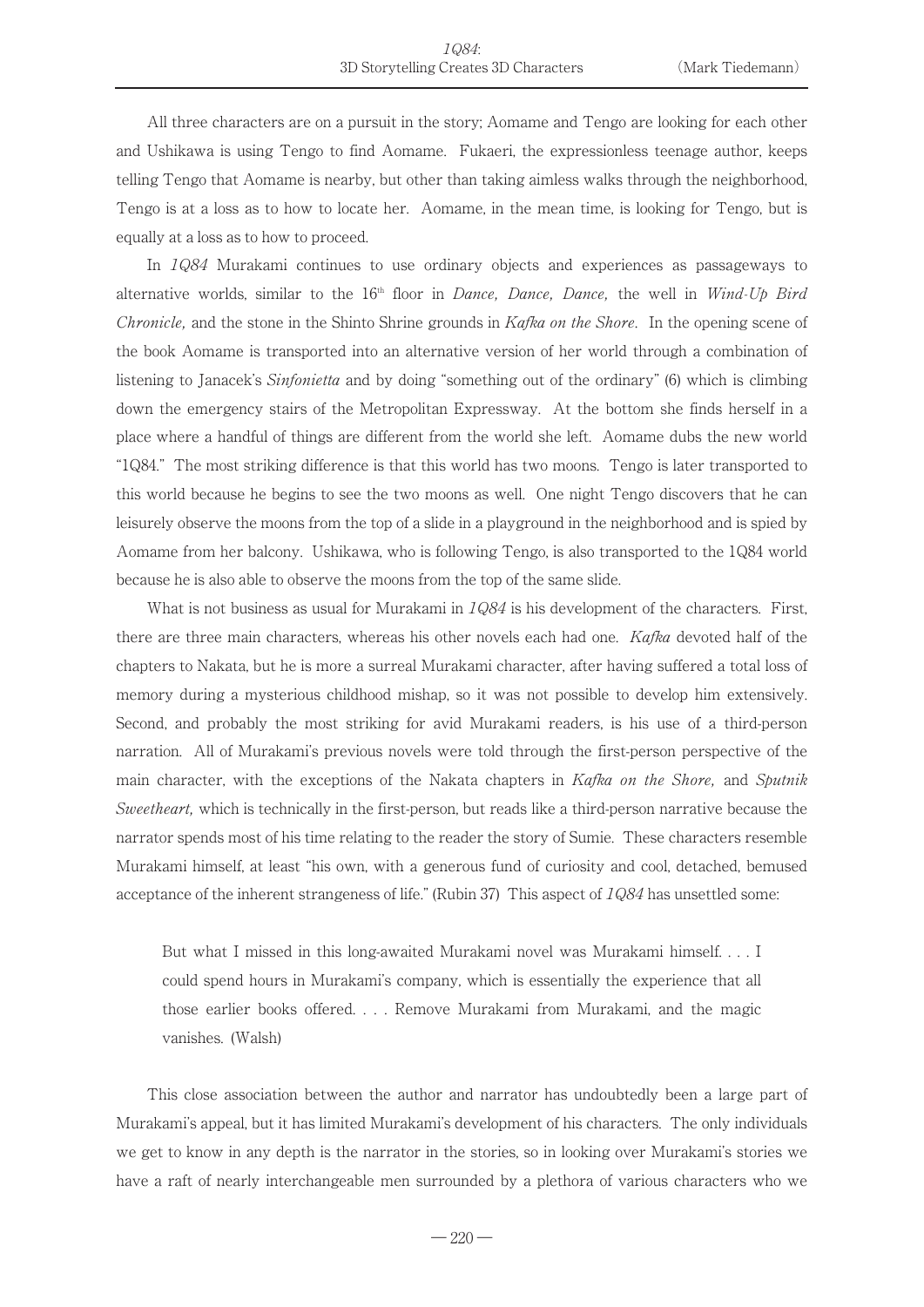have only seen from the perspective of the male narrators, and, therefore, they are not extensively developed. By untying himself from the narration, Murakami presents us with three main characters in 1Q84, Tengo, Ushikawa and, for the first time, a fully developed female character, Aomame.

You only have to get to the second page, however, to realize that there is a third unexpected aspect to the narrative: the direct quotation of the characters' thoughts. In the English version, unlike the Japanese, these are indicated by italics.

How many times in her thirty years had she heard the same remarks, the same feeble jokes about her name? My life might have been totally different if I hadn't been born with this name. If I had had an ordinary name like Sato or Tanaka or Suzuki. I could have lived a slightly more relaxed life or looked at people with somewhat more forgiving eyes. Perhaps. (2)

As can be seen from this example, these are not in place of the third-person narrative's relation of the character's thoughts, but rather in addition to them. In this way Murakami is able to embed a firstperson narrative inside the third-person one. At the very least these quoted thoughts add a third perspective to the narration in addition to the third-person narration and the dialog.

The dowager gave her a gentle smile. "There is nothing tangible in this world you can't buy if you pay enough, and I am prepared to pay a lot―especially where this mater is concerned. It may take a while, but I will obtain the necessary information without fail."

There are things you can't buy no matter how much you pay, Aomame thought. For example, the moon. (246)

In addition, this device adds a level or two of complexity. When a character is with other people, yet has these thoughts, we have to wonder why the character chose not to say these thoughts aloud.

"You are not doing anything that will destroy you?" the dowager said. "Nothing at all? You're sure of that, are you?"

"Yes, I'm sure, Aomame said. She's right. I'm not doing anything that is going to destroy me. Still, there is something quiet left behind. Like sediment in a bottle of wine. (162)

"I don't see why not," Kumi said. "There are some funerals where not a single person from the family attends."

"That would be a big help," Tengo said. And he handed her the urn, feeling a little guilty, but honestly relieved. I will probably never see these bones again, he thought. All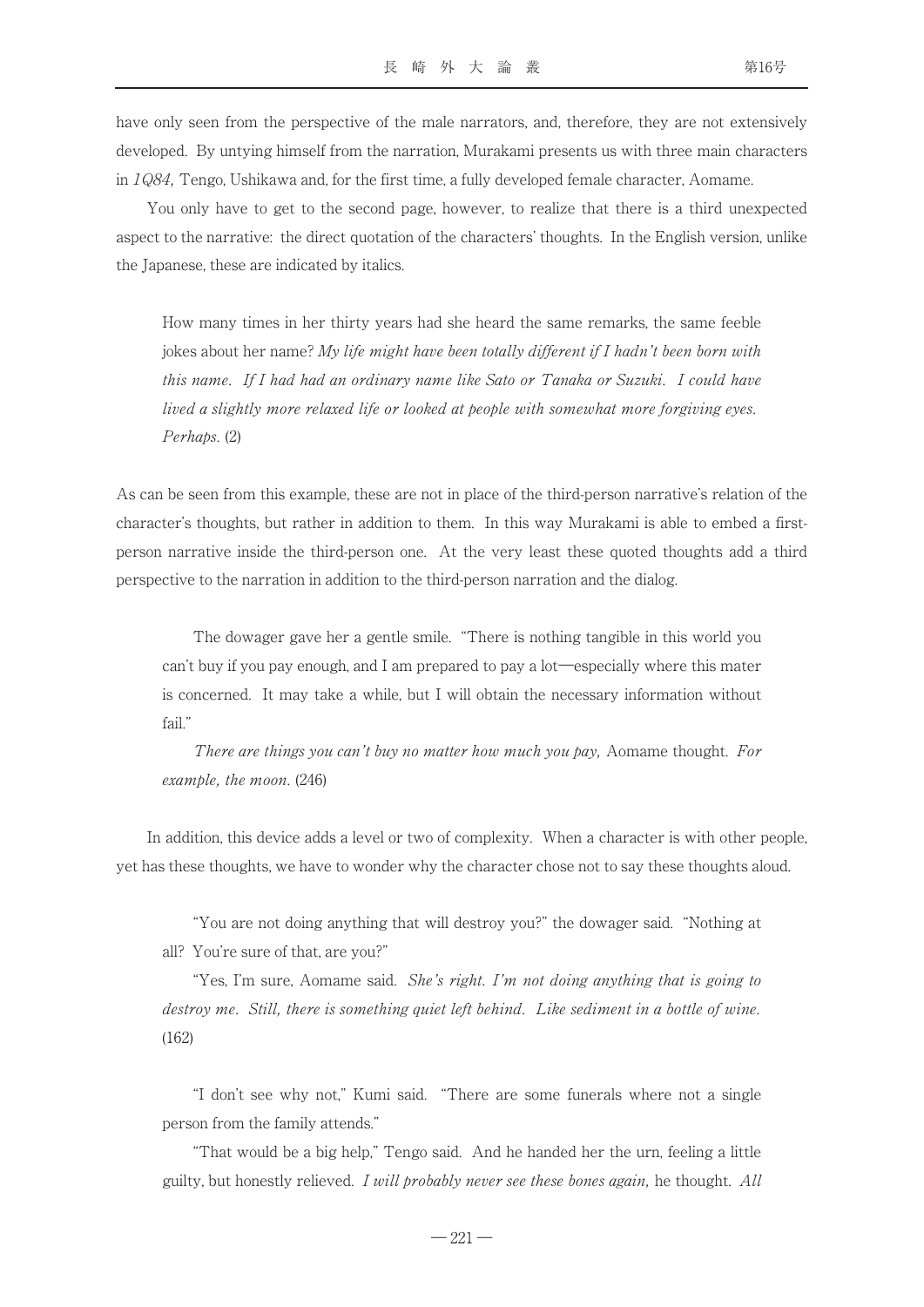that is left will be memories, and eventually they, too, will vanish like dust.

"I'm from here, so I think I can take care of it. It's better if you go back to Tokyo right away. We all like you a lot here, but this isn't a place you should stay for long."

I'm leaving the cat town, Tengo thought.

"Thank you for everything you've done," Tengo said. (861)

When a character is alone and has these thoughts, we have to wonder why Murakami chose to dispense these ideas in this way.

Ushikawa wasn't planning to pay any NHK subscription fee. It might be faster, he thought, to just let the man in and show him the place. Tell him, look, no TV, right? But if he saw Ushikawa, with his odd features, shut up alone in an apartment in the middle of the day without a stick of furniture, he couldn't help but be suspicious. (772)

The effect of such passages is to blur the distinction between the first and third-person viewpoints.

Third, these direct views into the thoughts of the characters facilitates an intimacy with the characters. We feel we are seeing straight into their souls. We get the feeling that we are sharing a kind of secret with the character, from the mundane,

He finally gave up and stood, stretching his arms and legs, then climbed down from the slide. That's all I can do. I was able to see that the number of moons hasn't changed, and I will leave it at that for now. He stuck his hands in the pockets of his leather jacket, left the playground, and strode back to his apartment. (751)

To the more profound:

Even if I left this world, I doubt anyone would notice. I would shout out from the dark, but no one would hear me. Still, I have to keep soldering on until I die, the only way I know how. Not a laudable sort of life, but the only life I know how to live. And when it came to *not very laudable things*, Ushikawa was more capable than almost anyone. (765)

The directness of the quotations, the use of italics and the first person, clearly defines where they begin and end, and, therefore, we can understand that these belong closely to the character. This alleviates two problems with a narration that is entirely in the first-person. The first is that we suspect that some parts of the narration are not really the direct thoughts of the narrator, but rather the author filling us in on background information:

Semiotecs traffic illegally obtained data and other information on the black market,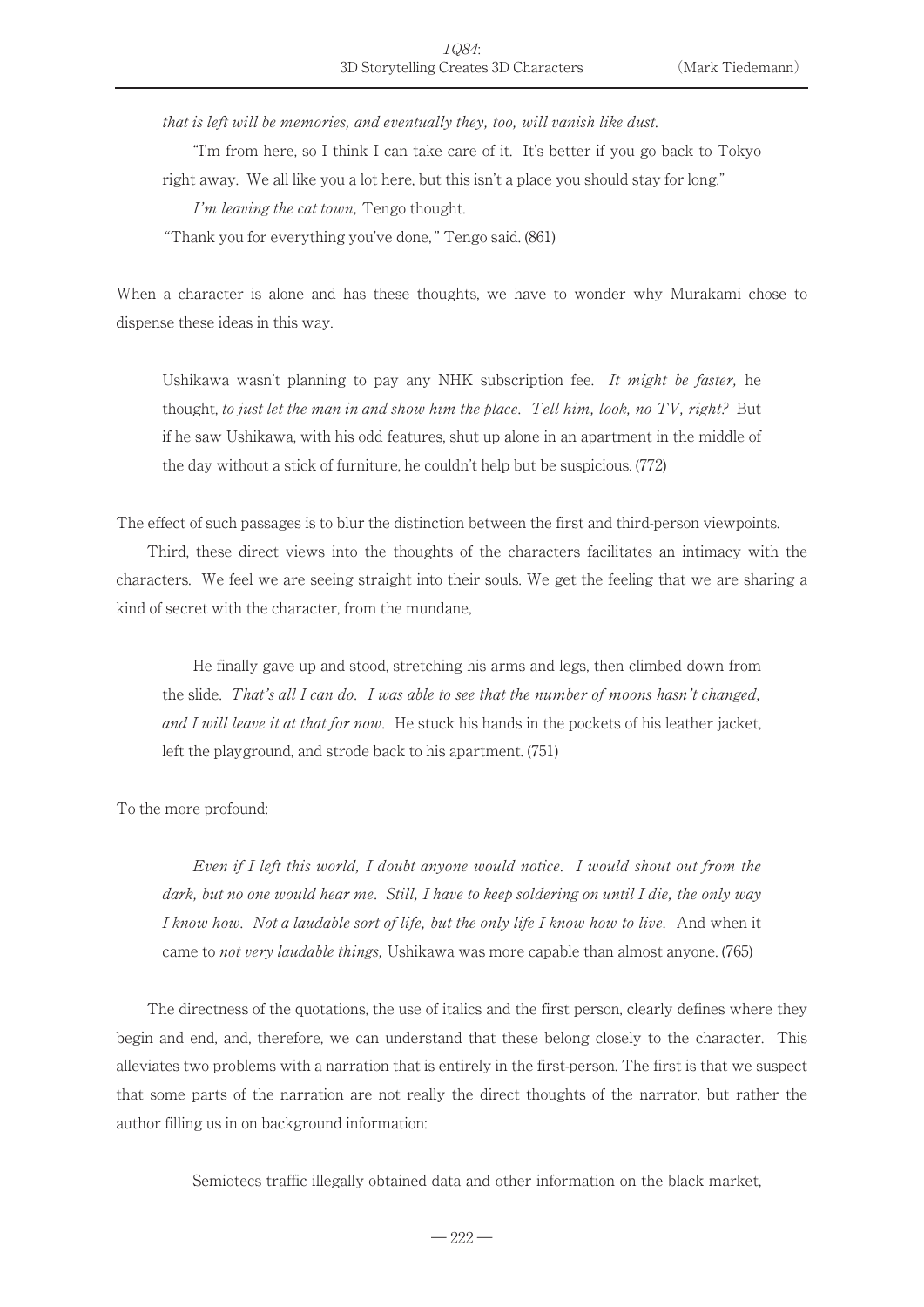making megaprofits. And what's worse, they keep the most valuable bits of information for themselves and the benefit of their own organization. (Hard-Boiled 33)

The second is that some of the comments don't seem to fit a stream-of-consciousness style but seem contrived:

She was extraordinary.

Then again, she might become a perfectly normal eighteen-year-old. It wouldn't be the first time.

Humans achieve their peak in different ways. But whoever you are, once you're over the summit, it's downhill all the way. Nothing anyone can do about it. . . .Some people peak at twelve, then lead rather uneventful lives from then on. . . . Poets and composers have lived like furies, pushing themselves to such a pitch they're gone by thirty. (Dance 209-10)

In this format such contrivances are less likely to occur because Murakami is free to bounce back and forth between the third and first-person narratives:

This man is trying to die, Tengo thought. He could tell by looking at the deeply sunken eyes. He made up his mind to end his life, and then he closed his eyes and went into a deep sleep. No matter what I say to him, no matter how much I try to rouse him, it will be impossible to overturn his resolution. Medically speaking, he was still alive, but life had already ended for this man. (578)

For a book that weighs in at 925 pages in the English version, surprisingly little happens. Murakami has said that the story is an enlargement of his very short short story "On Seeing the 100% Perfect Girl One Beautiful April Morning." "'Basically, it's the same,' he told me. ʻA boy meets a girl. They have separated and are looking for each other. It's a simple story. I just made it long.'" (Anderson) What the book does focus on is the characters, especially the three main ones, and Murakami uses the three perspectives outlined above to draw relatively rich depictions.

The boy who is looking for the girl is Tengo Kawana, a part-time cram school math teacher and aspiring novelist. We are told of his childhood trauma of being pulled around by his father as he went through his NHK fee collection rounds. (88-93) The quoted thoughts give us a more personal view of Tengo's attempts to understand his father, "This man is no empty shell, no vacant house. He is a fleshand-blood human being with a narrow, stubborn soul and shadowed memories," (413) and his relation to him "I owe him that much. I have some obligation to tell him how I have lived my life thus far, as well as some of the thoughts I have had in the course of living that life." (578)

Curiously, quoted thoughts are absent from the most deeply personal scene when Tengo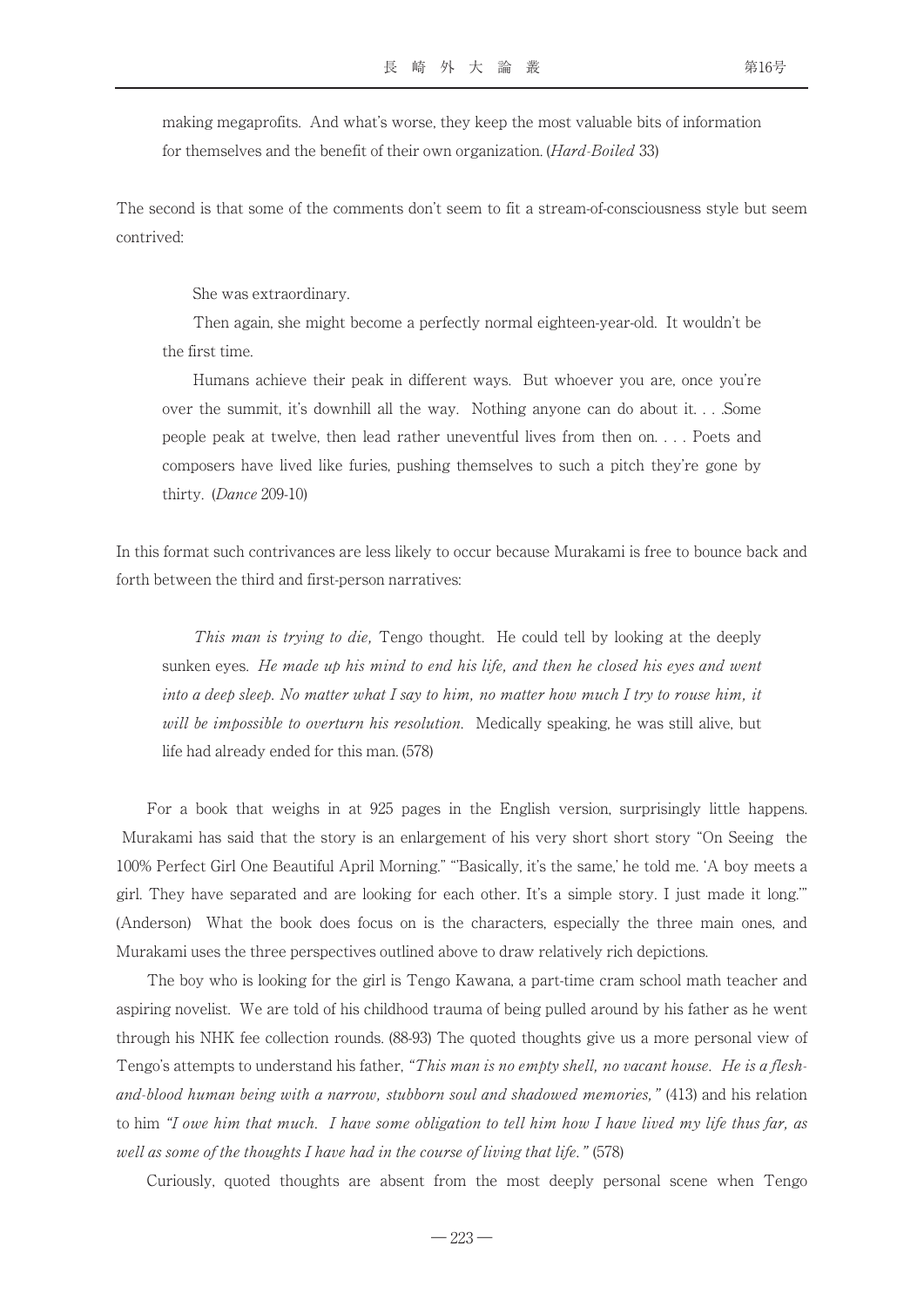discovers a photograph of his mother amongst his now dead father's possessions. His mother had died when he was young and Tengo knew almost nothing about her. "He had never seen the photograph before. He had never seen anything that could be called a family photo." (838) The absence of Tengo's direct thoughts allows Tengo's father's voice to rise up out of the grave, "Look, here's a photo, his father must be saying. I'll just hand it to you. It's up to you to figure it out,"  $(839)$  in a potentially dramatic scene rendered almost comically flat by the lack of any news in the pronouncement.

Some of the quoted thoughts relate to Tengo's attempts to understand what is going on around him. "Perhaps this girl thinks we can communicate wordlessly through the touch of fingers and palms." (112) We see Tengo talked into rewriting a novel that has been submitted for a literary prize by a high school girl, and in the process his creative mojo is awakened. "I used another person's story to create a rewrite that amounts to a literary fraud, and I did it with far more passion than I bring to my own work. . . . Tengo decided to discard the manuscript he had written thus far and start a brand-new story from scratch." (199) He is also moved by the teenage author, but never wavers in his longing to meet Aomame. A great deal of his quoted thoughts are devoted to her: "Where is she now, and what could she be doing?" (357) and "we have to run into each other somewhere within walking distance of this place." (550)

Ushikawa lives in the present and virtually everything about his portrayal concerns his task at hand, finding Aomame. "*Just as I suspected*, Ushikawa thought. *There was some connection between* the two of them." (698) and "For the time being I'll keep watch over Tengo Kawana. I'm sure he'll lead me somewhere—if I get lucky, right to Aomame's hideout." (707) The rare recollection Ushikawa finds himself making is treated as a distraction by him. "Enough about me. Thinking about that won't change anything. I have to get back to Tengo and Aomame." (701) As mentioned, the Ushikawa chapters, beginning in Book Three, break up the Aomame and Tengo alternating chapter pattern up to that point. This intrusion in the text is characteristic of Ushikawa the character. He is portrayed as unattractive to the point of being repulsive and having been without friends from the time he was a school child. This is done so convincingly that when Ushikawa recalls a brief period in his life when he had the semblance of a normal life and a happy family, the scene actually turns the technique of Magical Realism on its head: Ushikawa's period where he lived a normal life seems impossibly fantastic and dream-like in nature.

It was like something out of antiquity. Long, long ago, a fifteen-minute walk from Chuorinkan Station on the Odakyu Line, there had been a newly built house and a warm, inviting dinner table. Two little girls played piano, and a small pedigreed puppy scampered about the tiny garden and lawn. (809)

In Aomame we have perhaps the most intricately drawn character in all of Murakami's works. We are introduced to Aomame's childhood through the remembrances of Tengo, who had been her classmate. We learn that she had been troubled by the fact that her parents belonged to the religious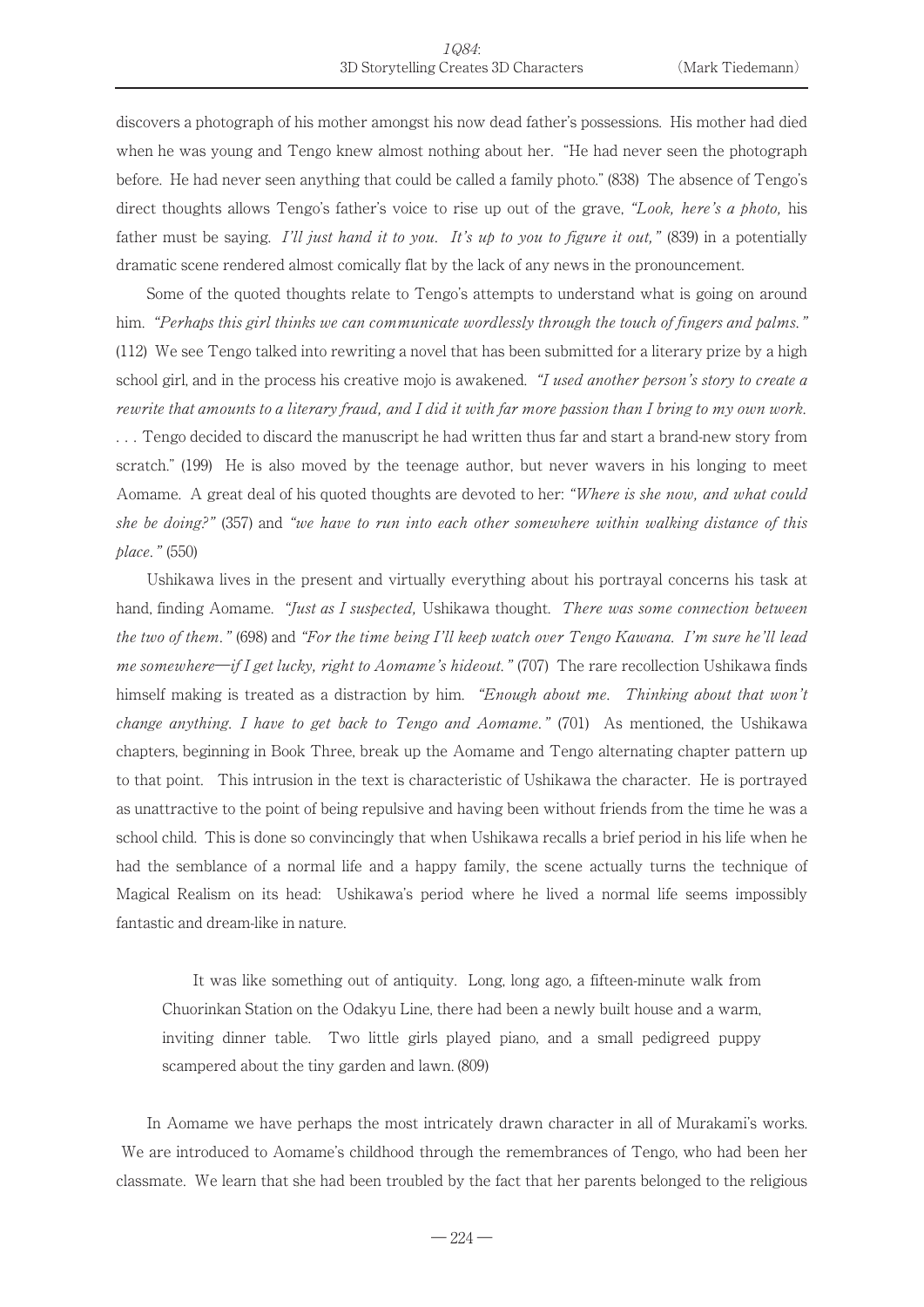organization the Society of Witnesses, and Aomame was ostracized at school because of her parents' restrictions on her behavior. We also learn that Tengo took an interest in her through an association: both of them had been forced to trudge around town with their parents on weekends, Aomame to proselytize for the Witnesses and Tengo to accompany his father on his NHK fee collection rounds.

The transformative events surrounding the death of her best friend Tamaki is told entirely in the third-person (162-169), but Aomame's resolutions are presented in direct thoughts:

She did not attend the funeral. She felt as if, with a distinct click, something has switched places insider her. This marks a borderline, she felt strongly. From now on, I will no longer be the person I was.

Aomame resolved in her heart to punish the man for what he had done. Whatever happens, I must be sure to present him with the end of the world. Otherwise, he will do the same thing to someone else. (168)

Aomame's inner doubts are put forth mostly in her direct thoughts. She does not express doubts directly, but they are present in her less-than-convincing expressions of confidence.

Her miniskirt rode up to her hips. Who gives a damn? Let them look all they want. Seeing what's under my skirt doesn't let them really see me as a person. Besides, her legs were the part of her body of which Aomame was the most proud. (12)

We have to ask if a truly confident person would find it necessary to justify such a situation. Murakami also has Aomame fretting about her body, especially her breasts which she worries are too small and uneven. "She was a pro, virtually perfect. If only her breasts were a little bigger, she thought with a twinge, she might have been truly perfect. A partial frown. But hell, you've gotta work with what you've got." (39)

The most indicative of Aomame's level of confidence, however, is her pessimism about her own prospects.

All she knew was that it was too late to choose any other life for herself. All I can do is live the life I have. I can't trade it in for a new one. However strange and misshapen it might be, this is it for the gene carrier that is me.

I hope the dowager and Tsubasa will be happy, Aomame thought as she walked along. If they can become truly happy, I don't mind sacrificing myself to make it happen. I myself probably have no future to speak of.

In the end, being reunited with Tengo gives Aomame her confidence: